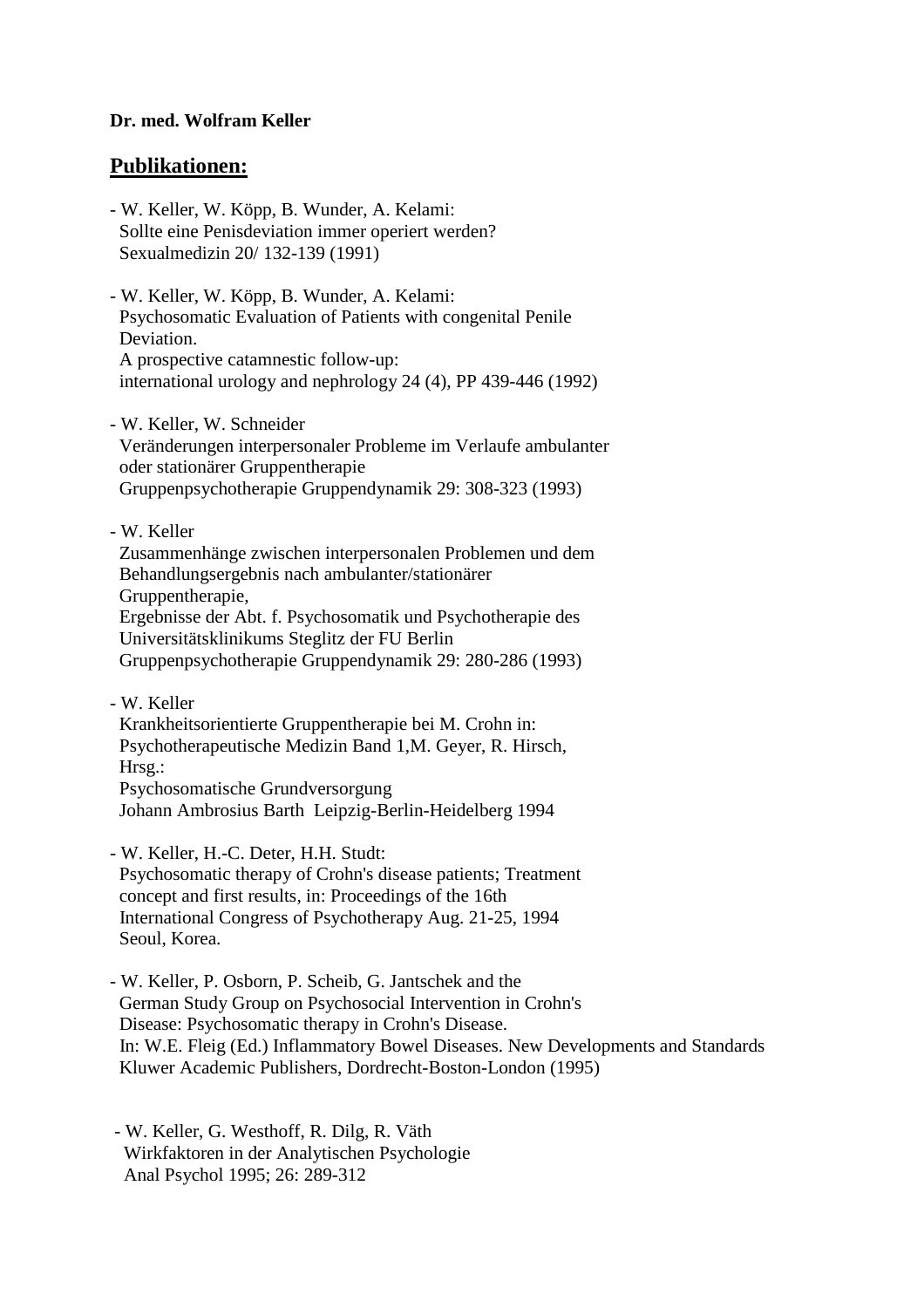-W. Keller, R. Dilg, G. Westhoff, R. Rohner and the German Psychotherapy Research Group in

Analytical Psychology Berlin:

 in Analytical Psychology Berlin: On the efficacy of outpatient Jungian psychoanalyses and psychotherapies.

Proceedings, 13<sup>th</sup> International Congress of the International Association for Analytical Psychology (IAAP), Zürich 1995 Daimon, Zürich (1996).

- W. Keller, H.H. Studt, H.C. Deter, R. Rohner and the German Study Group on Psychosocial Intervention in Crohn's Disease: Psychosoziale Hauptfragestellung: Psychischer und Sozialkommunikativer Befund

 and the German Study Group on Psychosocial Intervention in Crohn's Disease: in: Abschlußbericht des Projektes "Wirksamkeit psychotherapeutischer Maßnahmen bei M. Crohn" H. Feiereis (Hrsg.) Klinik für Psychosomatik und Psychotherapie der Medizinischen Universität zu Lübeck (1995).

- Keller W.: Zum psychotherapeutischen Nutzen der krankheitsorientierten Gruppentherapie am Beispiel von Morbus Crohn Patienten in: Rodewig, Klaus (Hg). der Kranke Körper in der Psychotherapie, Göttingen- Zürich, Vandenhoek und Rupprecht (1997)

- Keller W, Dilg R, Westhoff G; Rohner R, Studt H.H. und die Arbeitsgruppe in der Analytischen Psychologie: Zur Wirksamkeit ambulanter jungianischer Psychoanalysen und Psychotherapien - eine katamnestische Studie, in: Leuzinger-Bohleber M, Stuhr U (Hg): Psychoanalysen im Rückblick - Methoden, Ergebnisse und Perspektiven der neueren Katamneseforschung, Bibliothek der Psychoanalyse - Psychosozialverlag, Gießen (1997).

- W. Keller, R. Dilg, G. Westhoff, R. Rohner, H.H. Studt and the Empirical Psychotherapy Research Group in Analytical Psychology Berlin: On the efficacy of outpatient Jungian psychoanalyses and psychotherapies, in: Mattoon MA (Ed.) Proceedings of the 13th International Congress For Analytical Psychology Zürich 1995, Einsiedeln, Daimon- Verlag (1997).

- W. Keller, W. Koepp, B. Wunder, A. Kelami: Psychosomatische Aspekte des prae- und postoperativen Verlaufes bei kongenitaler Penisdeviation (CPD). In: Berghaus, A.Plastische und Wiederherstellungschirurgie. Reinbek, Eichhorn Presse Verlag 1996.

- W. Keller, R. Dilg, G. Westhoff, R. Rohner, H.H. Studt and the Empirical Psychotherapy Research Group in Analytical Psychology Berlin

The Berlin Jungian Study: on the effectiveness and efficacy of outpatient (Jungian) psychoanalysis and psychotherapy – a catamnestic study (BJS) in: Peter Fonagy, PhD FBA (Editor and Chair): An Open Door Review of Outcome Studies in Psychoanalysis Report prepared by the Research Committee of the IPA at the request of the President 1999 http://www.ipa.org.uk/research/R-outcome.htm

-Keller, W., Stehle, S., Dilg, R., Grande, T., Rudolf, G., Oberbracht, C., Mattanza, G., Junghan, M., Krapp, M. (1999): Empirical Research in Psychoanalysis and Analytic Psychotherapy. In: Mattoon, M. (Ed.): Destruction and Creation: Personal and Cultural Transformations. Einsiedeln: Daimon, 556-586.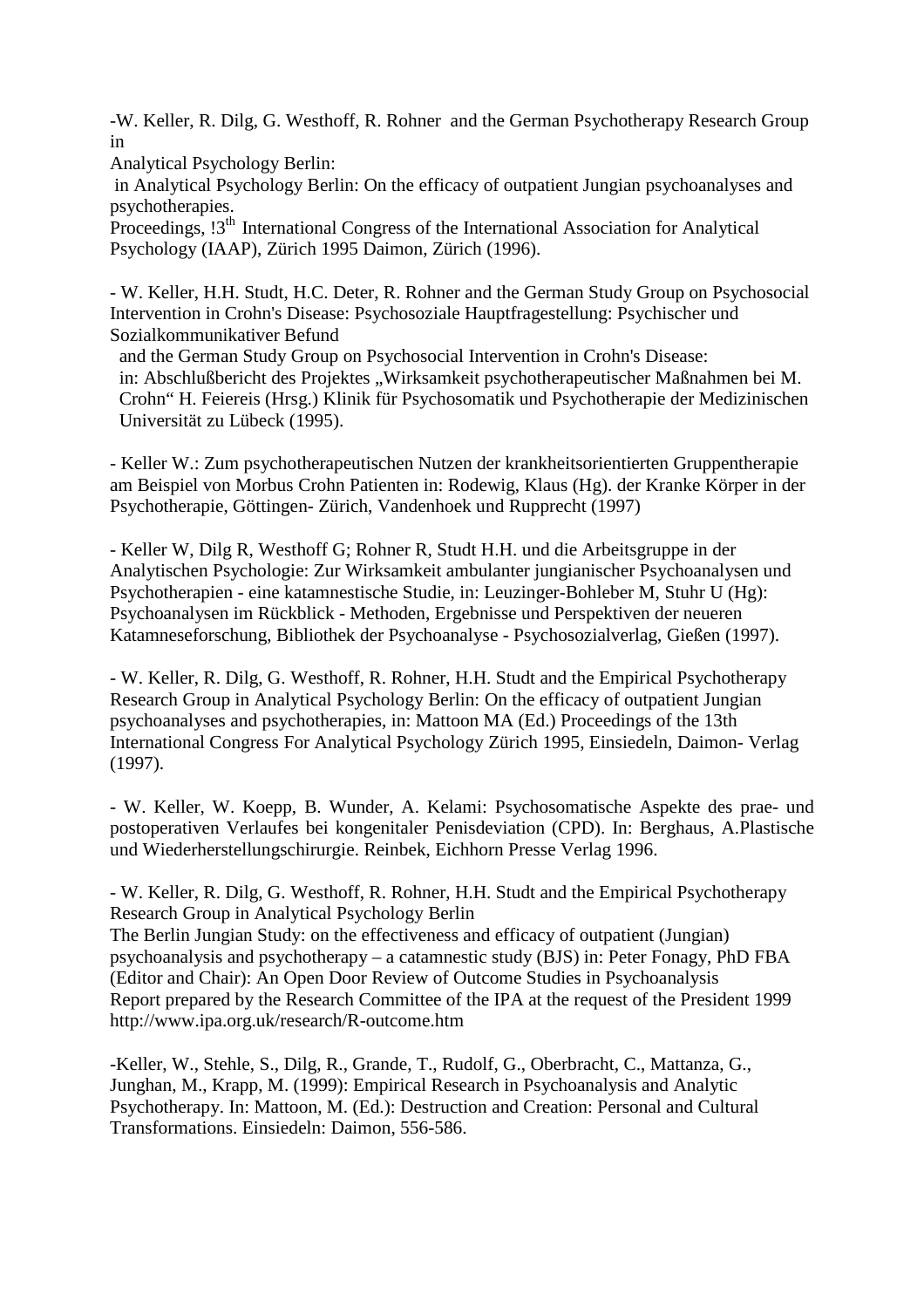- W. Keller, R. Dilg, G. Westhoff, R. Rohner, H. H. Studt: Wirksamkeit und Kosten-Nutzenaspekte ambulanter (jungianischer) Psychoanalysen und Psychotherapien – eine katamnestische Studie. In: U. Stuhr, M. Leuzinger-Bohleber, M. Beutel (Hrsg.). Langzeit-Psychotherapie: Perspektiven für Therapeuten und Wissenschaftler, Stuttgart, Kohlhammer (2001).

- W. Keller, G. Westhoff, R. Dilg, R. Rohner, H.H. Studt und die Arbeitsgruppe empirische Psychotherapieforschung in der Analytischen Psychologie: Wirksamkeit und Inanspruchnahme von Krankenkassenleistungen bei Langzeitanalysen: Ergebnisse einer empirischen Follow-up Studie zur Effektivität der (jungianischen) Psychoanalyse und Psychotherapie.

Anal Psychol 2001;32: 202-229

- Keller, W; Pritsch, M.; v. Wietersheim,J. et al and the German Study Group on Psychosocial Intervention in Crohn's Disease

Effect of Psychotherapy and Relaxation on the Psychosocial and Somatic Course of Crohn's Disease: Main results of the German Prospective Multicenter Psychotherapy Treatment study on Crohn's Disease

J Psychosomatic Research 56 (2004) 687-696

- W. Keller: Obstipation. In: H. H. Studt und E.R. Petzold (Hrsg.) Lehrbuch Psychotherapeutische Medizin. Walter de Gruyter, Berlin, New York (2000)

- W. Keller: Diarrhoe. In: H. H. Studt und E.R. Petzold (Hrsg.) Lehrbuch Psychotherapeutische Medizin. Walter de Gruyter, Berlin, New York (2000)

- W. Keller und Ch. Knorr: Psychosomatischer Konsiliar- und Liaisondienst in der Klinik. In: H. H. Studt und E.R. Petzold (Hrsg.) Lehrbuch Psychotherapeutische Medizin. Walter de Gruyter, Berlin, New York (2000)

- W. Keller, H.-C. Deter und H. H. Studt: Das Konzept der Krankheitsorientierten Gruppentherapie von Morbus Crohn- Patienten. Gruppenpsychother. Gruppendynamik 37:229-253 (2001)

- W. Keller, H. CH. Deter und H. H. Studt (Hrsg.): Psychosomatik in den medizinischen Fachgebieten, Frankfurt/M, VAS-Verlag (2001)

- W. Keller, G. Westhoff, R. Dilg, R. Rohner, H.H. Studt and the study group on empirical psychotherapy research in analytical psychology: Efficacy and cost effectiveness aspects of outpatient (Jungian) psychoanalysis and psychotherapy - a catamnestic study In: Leuzinger-Bohleber, M., Target, M. (Eds.): Longer-term Psychoanalytic Treatment. Perspectives for Therapists and Researchers. Whurr, London (2002).

- W. Keller: Qualitätssicherung in der Psychotherapie p. 352-353. In: Müller L; Müller A. Wörterbuch der Analytischen Psychologie. Walter, Düsseldorf, Zürich 2003

**-** Keller, W.; Grande, T.; Jakobsen, Th.; Oberpracht, C.; Stehle, S.; Dilg, R.; Rudolf, G.: Einige zentrale Ergebnisse und Aspekte der Therapeut-Arztbeziehung in der Praxisstudie analytische Langzeittherapie (PAL- Studie) in: Deter, H.-Chr. (Hg). Die Arzt-Patientenbeziehung in der modernen Medizin, Vandenhoeck und Rupprecht 2010, Göttingen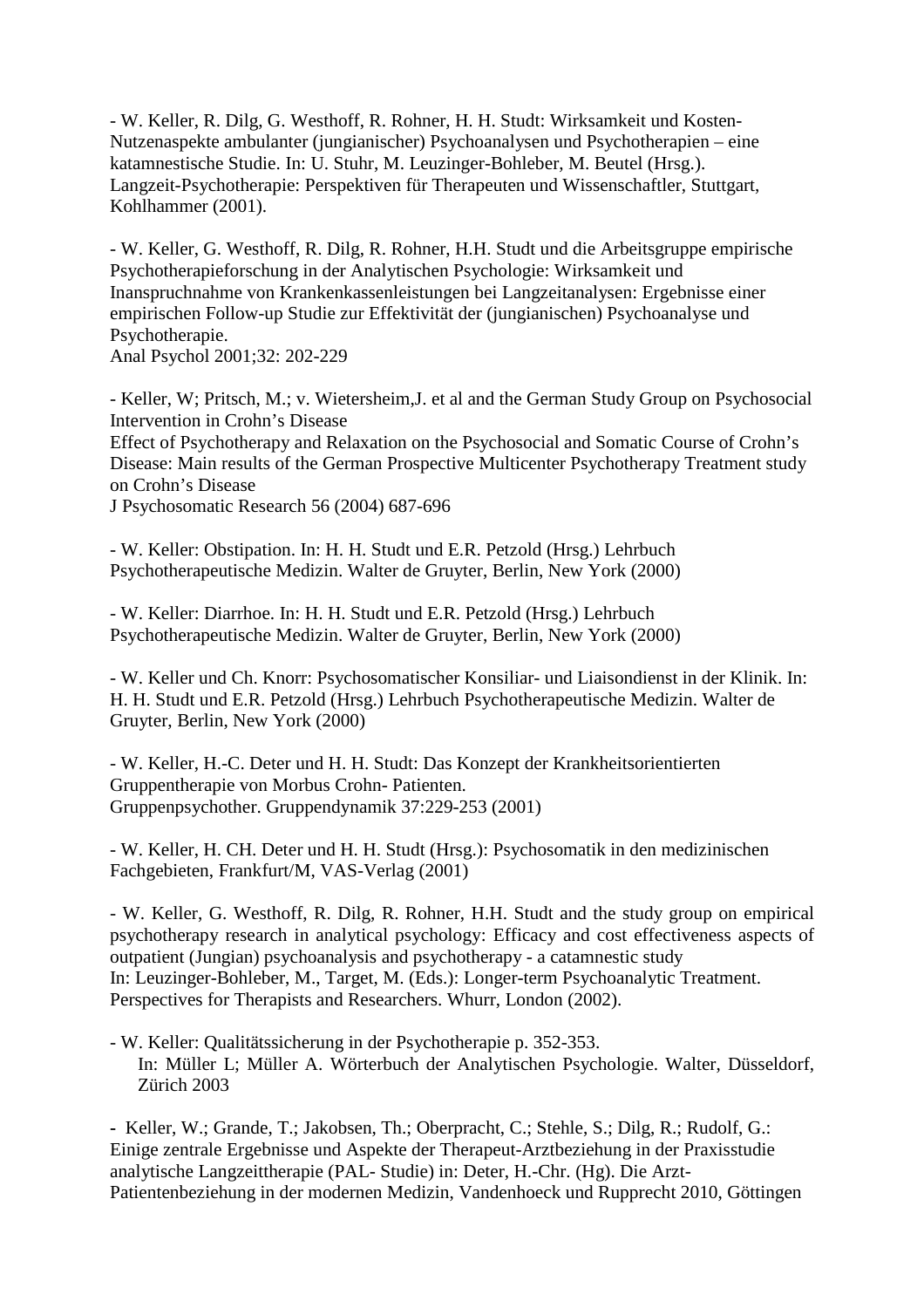## **Mitautor:**

- H.-C. Deter, **W. Keller**: Hat die Erfassung somatischer Parameter bei der Evaluation psychoanalytischer Behandlungen u. psychosomatischen- und Eßstörungen einen Nutzen? Vortrag: Wiss. Tagung Evaluation Psychoanalytische Therapie, Essen 12.11.93

- R. Dilg, **W. Keller** and the German Study Group on Psychosocial Intervention in Crohn's Disease:

 **Doctor- Patient Relationsship, Assessment of Disease Activity**  and Modes of Drug Management 20th European Conference on Psychosomatik Research, Gent, Belgium 24-27 August, 1994

- H.H. Studt, **W. Keller**, H.-C. Deter, R. Rohner and the German Group on Psychosocial Intervention in Crohn's Disease: Predictors of the course of Crohn's Disease over two years. 20th European Conference on Psychosomatik Research, Gent, Belgium 24-27 August, 1994
- J. v. Wietersheim, **W. Keller**, P. Scheib and the German Study Group on Psychosocial Intervention in Crohn's Disease:

 The effects of the Psychotherapy in the view of Crohn's Disease Patients. 20th European Conference on Psychosomatik Research, Gent, Belgium 24-27 August, 1994

- Deter H.-C.; Feiereis, H.; **Keller, W**.; v. Wietersheim, W.; Dilg, R.; Studt, H. H.: Care utilization of patients with Crohn's disease under psychotherapy. Vortrag Kongress of psychosomatics, USA, 1996.

- Deter, H.-C.; Feiereis, H. **Keller, W**.; v. Wietersheim, W; Studt, H.H.; and the German Study Group on Crohn's Disease. Care Utilisation of patients with Crohn's Disease under psychotherapy. Abstract: Psychosomatic Medicine 59:77-108 (1997)

- Günter Jantschek, M.D., Martin Zeitz, M.D., Maria Pritsch, Ph.D., Michael Wirsching, M.D., Hans-Ulrich Klör, M.D., Hans Henning Studt, M.D., Jens Rasenack, M.D., Hans-Christian Deter, M.D.¶ Ernst-Otto Riecken, M.D., Hubert Feiereis, M.D., **Wolfram Keller,** M.D. and the German Study Group on Psychosocial Intervention in Crohn's disease. Effect of Psychotherapy on the Course of Crohn's Disease.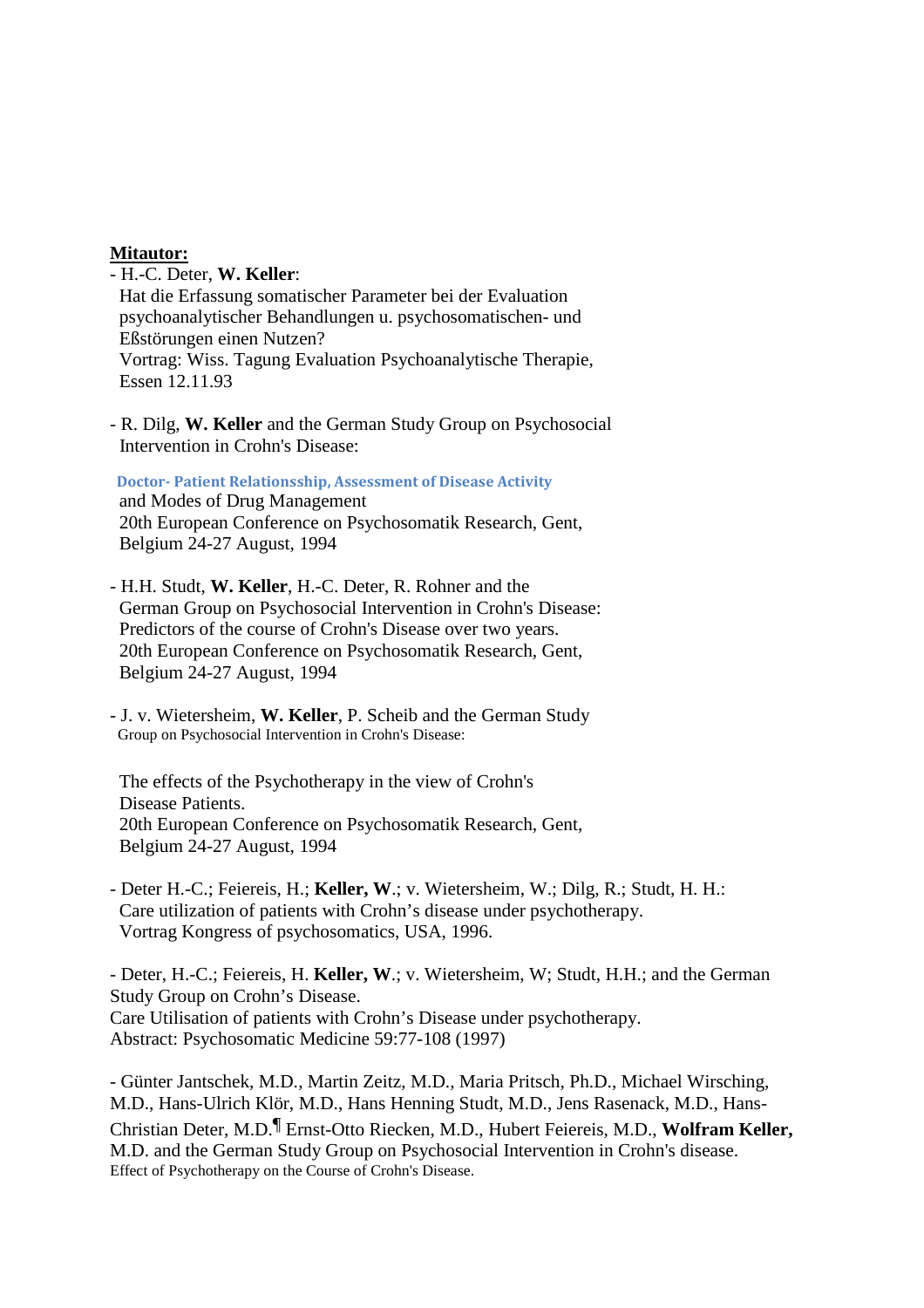Results of the German prospective multicenter psychotherapy treatment study on Crohn's disease.

Scand J Gastroenterol. 1998; 33: 1289-1296.

- H.-C. Deter, H. Feiereis, **W. Keller**, W.v. Wietersheim, H. H. Studt and the study group Crohn's disease university medical centers Berlin, Freiburg, Gießen, Lübeck:

Care utilization of patients with Crohn's disease under Psychotherapy Abstract Psychosomatic medicine 59;78 (1997).

Von Wietersheim J; Scheib, P; **Keller W**. et al: Die Wirksamkeit psychotherapeutischer Maßnahmen bei Morbus Crohn: Psychother Psychosom med Psychol 2001; 51: 2-9

- Rudolf, G.; Grande, T.; Dilg, R.; Jakobsen, Th.; **Keller, W**.; Oberbracht, C.; Pauli-Magnus, C.; Stehle, S.; Wilke, St. (2001): Strukturelle Veränderungen in psychoanalytischen Behandlungen – Zur Praxisstudie analytische Langzeittherapie (PAL). In: Stuhr, U., Leuzinger-Bohleber, M., Beutel, M. (Hrsg.): Langzeitpsychotherapien – Perspektiven für Therapeuten und Wissenschaftler. Kohlhammer: Stuttgart, 238-259.

- Rudolf, G., Grande, T., Dilg, R., Jakobsen, Th., **Keller, W**., Oberbracht, C., Pauli-Magnus, C., Stehle, S., Wilke, St. (in press): Structural Changes in Psychoanalytic Therapies - The Heidelberg-Berlin Study on Long-Term Psychoanalytic Therapies (PAL). In: Leuzinger-Bohleber, M., Target, M. (Eds.): Longer-term Psychoanalytic Treatment. – Perspectives for Therapists and Researchers. Whurr, London (2002).

J. Eckert, E.-M. Biermann-Ratjen, D. Brodbeck, M. Burgmeier-Lohse, **W. Keller**, E. Schulz, C. Schuricht, B. Strauß: Indikation für Psychotherapie – welchen Einfluss nehmen interpersonale Probleme des Patienten auf die Indikationsstellung und die Wahl des Settings? Gruppenpsychotherapie und Gruppendynamik 33:1-17, 1997

Eis, D; Helm, D; Laußmann, D; Mühlinghaus, T; Dietel, A; Jordan, L; Birkner, N, Thierfelder, W; Traenkner,I; Worm, M. Unter Mitarbeit von Sterry, W; Frei, U; Klapp, B; Mohr, B;

## **Keller, W**.

Berliner Studie zu umweltbezogenen Erkrankungen. Im Auftrag des Bundesgesundheitsminiseriums: Robert Koch- Institut 31.10.2005

Köpp,W.; Helle, M.; Eichinger, H.-J.;

Eilts, H.-J.; **Keller, W**.; Deter, H.-Chr.: Hat sich das Diagnoseprofil bei psychosomatisch untersuchten Konsiliarpatienten an Berliner Krankenhäusern verändert? Psychother Psych Med 2003; 53: 412-418

T. Jakobsen, G.Rudolf, J. Brockmann, J. Eckert, D. Huber, G. Klug, T. Grande, **W. Keller**, H. Staats, F. Leichsenring (2007): Ergebnisse analytischer Langzeitpsychotherapien bei spezifischen psychischen Störungen:Verbesserungen in der Symptomatik und in interpersonellen Beziehungen. Z Psychosom Med Psychother 53 (2): 87–110